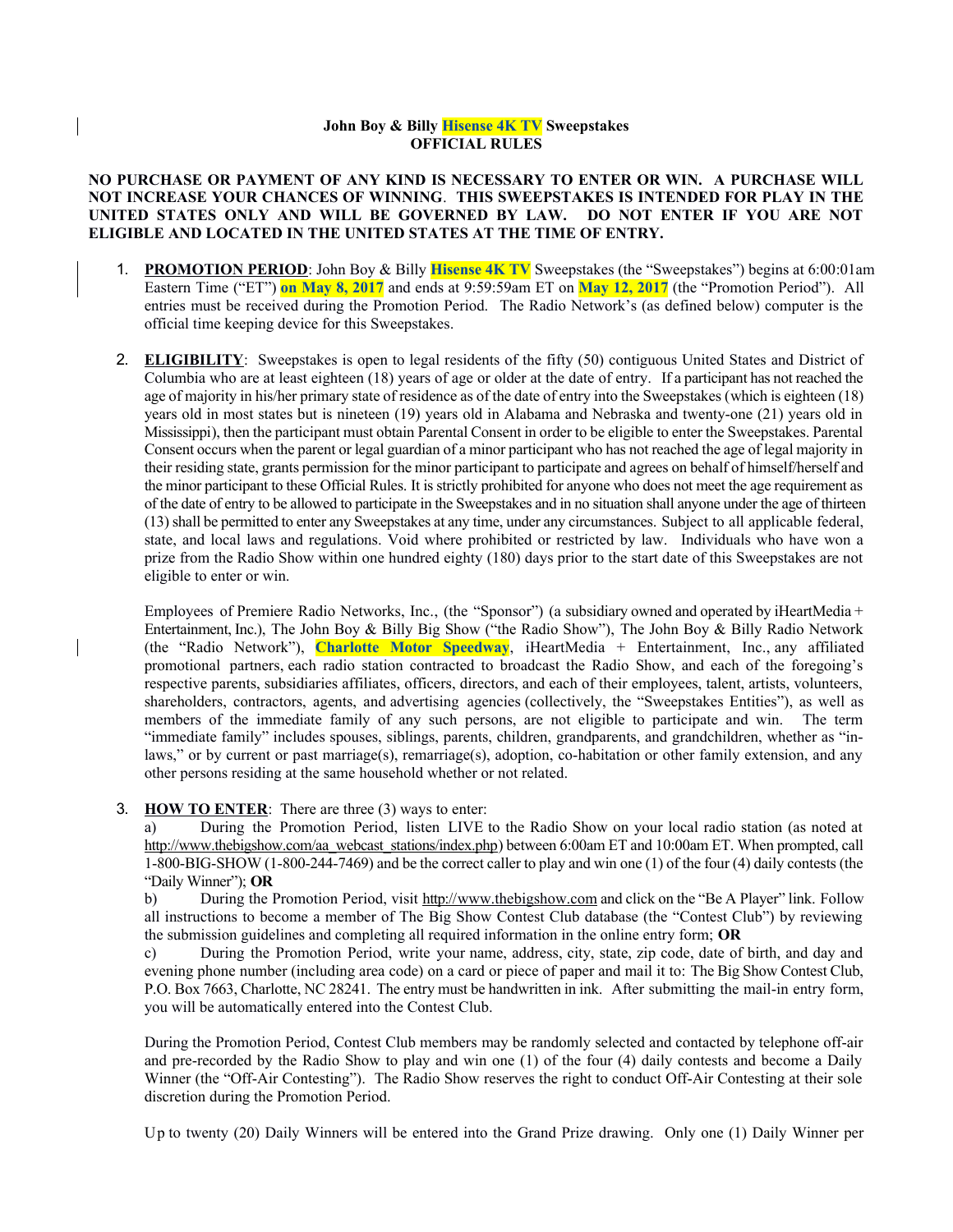person/household for the Grand Prize drawing. LIMIT: one (1) entry per participant for the Sweepstakes. Multiple participants are not allowed to use the same email address. Any attempt by a participant to acquire more than the stated number of entries by using numerous email addresses, registrations, identities, or any other methods will void that participant's entries and that participant may be disqualified. The use of automated software or computer programs to register or enter the Sweepstakes is prohibited, and any individual who uses or attempts to use such methods to register or to enter will be disqualified. Valid entries must contain all information requested. Incomplete and/or multiple entries will be disqualified. Should multiple users of the same email account or mobile phone number, as applicable, enter the Sweepstakes and a dispute thereafter arise regarding the identity of the participant, the authorized account holder of said email account or mobile phone account at the time of entry will be considered the participant. "Authorized account holder" is defined as the natural person who is assigned an email address or mobile phone number by an Internet access provider, online service provider, mobile service provider or other organization which is responsible for assigning email addresses, mobile phone numbers or the domain associated with the submitted email address. The Sponsor will not verify receipt of entries. By entering, participants acknowledge compliance with the Official Rules, including eligibility requirements. Responsibility for receipt of entry rests solely with the participant.

4. **GRAND PRIZE DRAWING:** On or about one (1) weekday after the end date of the Sweepstakes, one (1) potential winner will be selected in a random drawing conducted by the Radio Network from among all eligible Daily Winners received during the Promotion Period. Odds of winning the Grand Prize are one (1) in up to twenty (20).

By participating, you agree (a) to be bound by these Official Rules; (b) as between you and the Sponsor, that the decisions of the Sponsor is final on all matters relating to the Sweepstakes; (c) you are not participating on behalf of any employer or third party; (d) in the event that you do not comply with these Official Rules, that you will be disqualified and your prize (if any) will be forfeited; and (e) (when applicable) the potential winner and/or finalist must be available to participate in any portion to the Sweepstakes that participation may be required to be considered eligible.

Potential winner(s) is subject to verification, including verification of eligibility. If a participate is unable to verify his/her information, the participant will automatically be disqualified and their prize, if any, will be forfeited. The Sponsor reserves at its sole discretion the right to not award the prize or to determine an alternate winner or finalist (if applicable) in accordance with the Official Rules in the event that any winner or finalist has been disqualified, cannot be contacted, or is deemed ineligible for any reason, or is not available to participate in any applicable Sweepstakes events.

The potential winner(s) will be notified by telephone, mail, and/or email provided at registration on or about three (3) weekdays after winner selection and will be given five (5) calendar days to confirm receipt of notification. Notification is deemed to have occurred immediately upon placing of a telephone call or sending of an email or any other form of communication Sponsor may use to contact a potential winner. Sponsor is not responsible for any change of email address, mailing address, and/or telephone number of participants. The Sponsor is not obligated to leave a voice mail, answering machine, or other message. If a potential winner cannot be contacted from the information provided on the entry form, is disqualified, or deemed ineligible, the Sponsor reserves the right to select another winner at its sole discretion and if time permits.

The potential winner(s) may collectively be referred to herein as "Winner" or "Winners".

## 5. **PRIZE(S):**

 ONE (1) GRAND PRIZE; **One (1) Hisense H7 Series 4K smart TV (Approximate Retail Value ("ARV"): \$360.00).**

TWENTY (20) DAILY PRIZES: **Five (5) Blue Emu packs (ARV: \$40.00). Five (5) Lake Murray packs (ARV: \$50.00). Five (5) Mechanic in a Bottle packs (ARV: \$50.00). Five (5) Tate's Cookies baskets (ARV: \$99.00).**

The total ARV for all prizes is **\$1,555.00**. Prizes provided by Sponsor.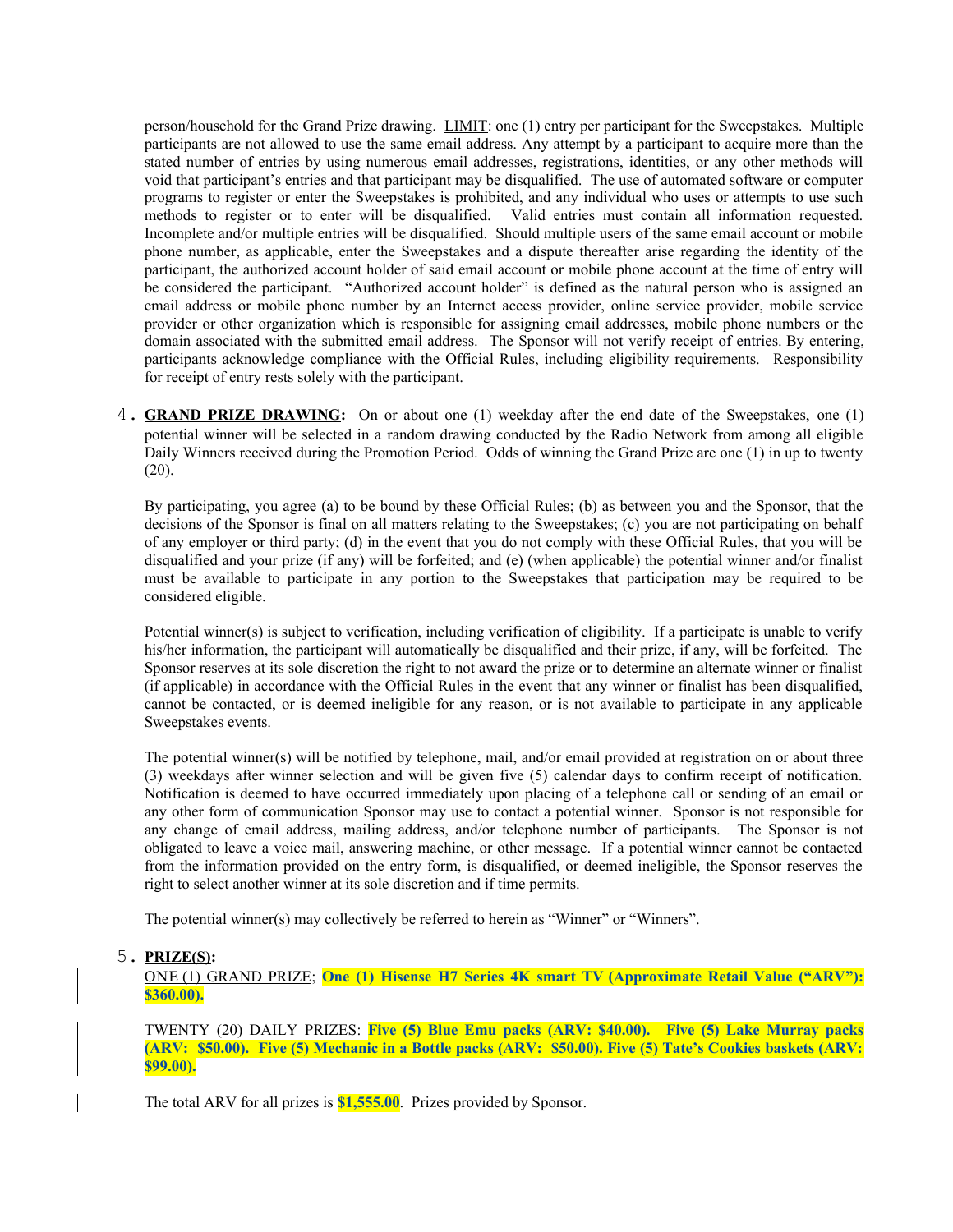A Promotional Card shall collectively include any pre-funded bank card, gift card, electronic gift card, stored-value card or certificate, store card, merchant card, voucher for services or goods, gift certificate or similar instrument, and other redeemable instruments with value credit or the like that may be awarded. Any Promotional Card is subject to terms, conditions and restrictions as set by issuer. Any Promotional Card is subject to the terms of use, applicable conditions and restrictions, including any expiration dates, publicized by issuer of card. A Promotional Card is not transferable, redeemable for cash or exchangeable for any other prize. Redemption of the Promotional Card will be subject to the standard terms, conditions and restrictions applicable to the participating merchant and or the card issuer in effect on the day of issuance of the Promotional Card. The Promotional Card cannot be redeemed for the purchase of other Promotional Cards. Except as required by law, the Promotional Card cannot be reloaded, resold, transferred for value, redeemed for cash, or applied to any other account. The Sponsor and Sweepstakes Entities are not responsible if any Promotional Card is lost, stolen, destroyed or used without permission. If the Promotional Card is lost or stolen, it will not be replaced. No substitutions allowed except by Sponsor at its sole discretion for a prize of comparable value.

All prizes or prize vouchers must be redeemed as stated in the prize notification or otherwise stated in the Official Rules. Failure to collect or properly claim any prize in accordance with these Official Rules will result in forfeiture of the prize. If forfeited for any reason, winner will not receive any other prize substitution or compensation, and the prize will remain the property of the Sponsor and Sweepstakes Entities and will not be awarded, except as provided herein. The Sponsor and Sweepstakes Entities reserve the right to substitute any portion of these prizes for a prize of equal or greater value. Prizing may be fulfilled by a third party fulfillment company. The Sponsor and Sweepstakes Entities are not in any way responsible or liable for damages resulting from shipping and handling, loss, use or misuse of any prize awarded in this Sweepstakes. The prize(s) are awarded if properly claimed according to the Official Rules and if there are sufficient eligible entries. The Sponsor and Sweepstakes Entities do not make, and are not responsible in any manner for, any warranties, representations, or guarantees, express or implied, in fact or law, relating to any prizes, regarding the use, value or enjoyment of the prize, including, without limitation, its quality, mechanical condition, merchantability, or fitness for a particular purpose. All other costs and expenses related to prize acceptance and use not specified herein as being provided are the sole responsibility of winner(s). A prize may not be sold, traded, or commissioned, and is not exchangeable, transferable, substitutable, or redeemable for cash except in Sweepstakes Entities' sole discretion. The Sponsor will host a maximum of three (3) alternate drawings after which an applicable prize will remain unawarded. If a winner cannot be contacted or is disqualified, the Sponsor reserves the right to determine an alternate winner, in its sole discretion. Unclaimed prize(s) will not be awarded. Other restrictions may apply. All federal, state, and local taxes on the prize are the sole responsibility of the winner(s). ALL PRIZES ARE AWARDED "AS IS" AND WITHOUT ANY WARRANTY OF ANY KIND, EXPRESS OR IMPLIED (INCLUDING, WITHOUT LIMITATION, ANY IMPLIED WARRANTY OF MERCHANTABILITY OR FITNESS FOR A PARTICULAR PURPOSE), AND ALL SUCH WARRANTIES ARE HEREBY DISCLAIMED. No more than the advertised number of prizes will be awarded.

- 6. **RELEASE FORM**: The Winner(s) and, if a Winner is under the age of the majority in his/her state of residence (as noted in Section 2 above), the Winner's parent or guardian, will be required to complete and return an Affidavit of Eligibility/Liability Release (including, where permitted, a Publicity Release) (the "Affidavit") within fourteen (14) calendar days after the first  $(1<sup>s</sup>)$  delivery attempt to Winner's email address in order for the Winner to be qualified for the prize. A Winner's failure to return all required forms within this time period may result in the Winner being disqualified and an alternate participant may be selected from all remaining eligible entries. Where applicable, any guest(s) of a Winner (or his/her parent or legal guardian if a guest is under the age of the majority in their state of residence [as noted in Section 2 above]) must complete a Liability Release (including, where permitted, a Publicity Release) prior to issuance of travel documents. The Winner will be subject to a verification process, to include Winner's name, address, home phone number, work/cell phone number, email address, and social security number or taxpayer identification number. The Sweepstakes Entities are not responsible for and shall not be liable for late, misdirected, or unsuccessful efforts to notify Winner(s) or for any late, misdirected, or if the Winner is a minor, for late, misdirected, or unsuccessful efforts of Winner to provide signed parental or guardian consent. If the Winner does not claim the prize within the appropriate time given upon notification or unless otherwise stated herein, the participant will automatically be disqualified and their prize will be forfeited and no alternative prize will be substituted.
- 7. **TAMPERING AND DELIVERY DISCLAIMER**: (a) The Sponsor, in its sole discretion, reserves the right to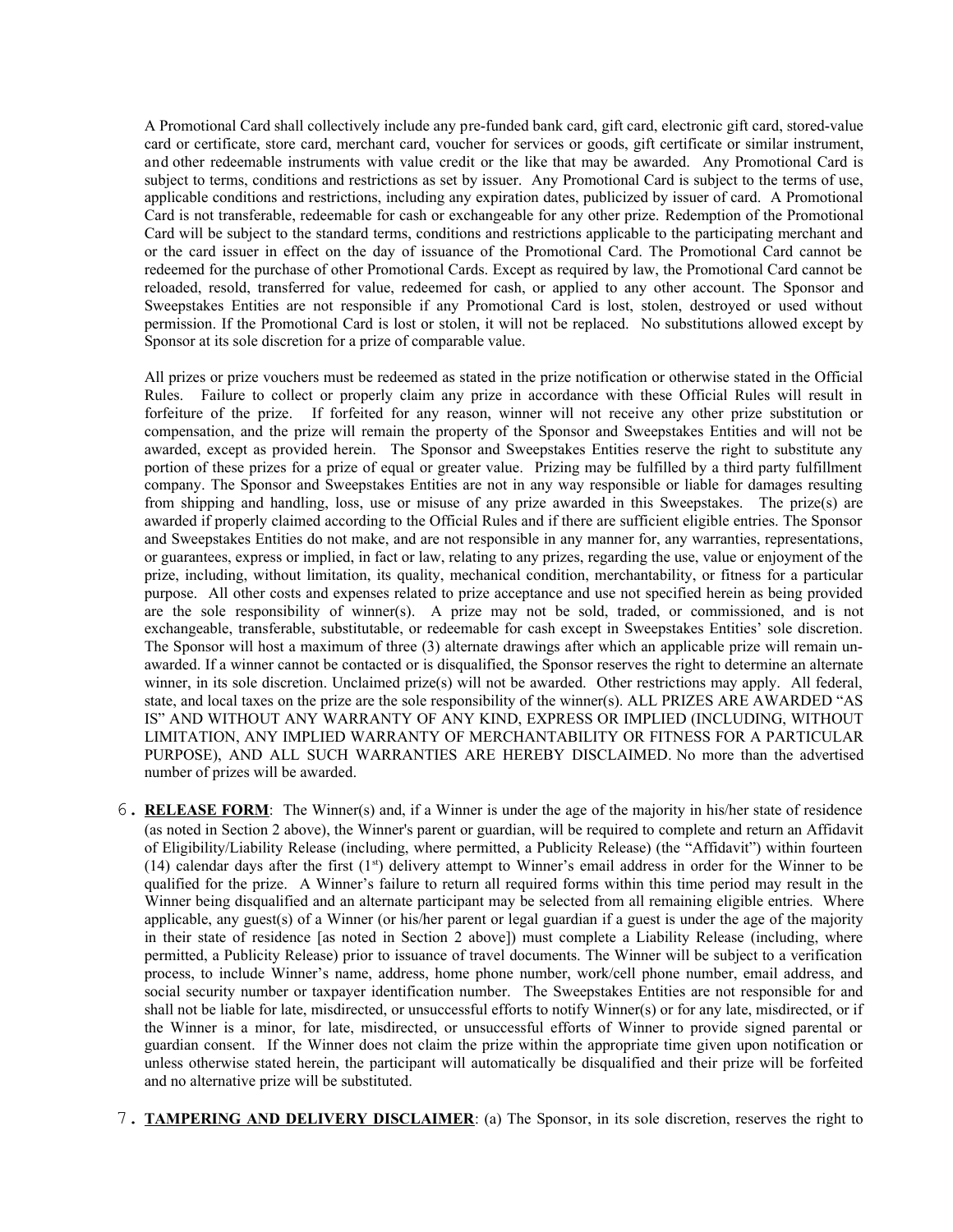disqualify and prohibit from participating (and void such person's entries) any person, who the Sponsor determines (in its sole discretion) is, or is attempting to: (i) tamper with the Sponsor's and/or Radio Show's website and/or any part of the Sweepstakes; (ii) undermine the legitimate operation of the Sweepstakes by cheating, deception, or other unfair playing practices; (iii) intending to annoy, abuse, threaten or harass any other participants, the Sponsor, or the Released Parties (as defined below) or exhibits other unsportsmanlike behavior; and/or (iv) otherwise violate these Official Rules or the Terms of Use of the Sponsor's and/or Radio Show's website. (b) ANY ATTEMPT TO DELIBERATELY DAMAGE, CIRCUMVENT, OR DISRUPT THE SPONSOR'S AND/OR RADIO SHOW'S WEBSITE (OR ANY PART THEREOF) OR UNDERMINE THE LEGITIMATE OPERATION OF THIS SWEEPSTAKES MAY BE A VIOLATION OF CRIMINAL AND CIVIL LAWS. SHOULD ANY SUCH ATTEMPT BE MADE, THE SPONSOR AND ITS LICENSEES (IF ANY) RESERVE THE RIGHT TO SEEK DAMAGES AND ANY OTHER AVAILABLE REMEDIES FROM ANY SUCH PERSON(S) RESPONSIBLE FOR ANY SUCH ATTEMPT TO THE FULLEST EXTENT PERMITTED BY LAW. EACH PARTICIPANT (OR, IF THE PARTICIPANT IS NOT OF AGE OF MAJORITY IN HIS/HER STATE OF RESIDENCE, THE LEGAL GUARDIANS THEREOF) AGREES TO INDEMNIFY AND HOLD HARMLESS THE SPONSOR, SWEEPSTAKES ENTITIES, AND EACH OF THEIR RESPECTIVE AGENTS FROM AND AGAINST ANY AND ALL CLAIMS, LOSSES, DAMAGES AND/OR LIABILITIES (INCLUDING REASONABLE ATTORNEYS' FEES AND EXPENSES) THAT MAY BE ASSERTED AGAINST OR INCURRED BY ANY OF THEM AT ANY TIME, IN CONNECTION WITH THE USE THEREOF, AND/OR BY PARTICIPANT'S BREACHES OF ANY REPRESENTATION, WARRANTY OR COVENANTS ASSOCIATED WITH THIS SWEEPSTAKES. The use of any automated device, automated launching or entry software, or any other mechanical or electronic means that permits the participant to automatically enter or evaluate repeatedly is prohibited. The Sponsor disclaims all liability for any delays, misdelivery, loss, or failure in the delivery of any item sent by mail, courier, express, electronic transmission, or other delivery method.

The Sponsor, its employees and agents, the Sweepstakes Entities, prize provider(s), sponsor(s), any applicable third party fulfillment service, and each of their respective employees and agents (collectively, the "Released Parties") are not responsible for: (1) mechanical, technical, electronic, communications, telephone, computer, hardware or software errors, malfunctions or failures of any kind, including: failed, incomplete, garbled or delayed transmission of online entries, traffic congestion on telephone lines, the Internet or at any website or lost or unavailable network connections which may limit an online participant's ability to participate in the Sweepstakes; (2) any injury or damage to participant's or any other person's computer related to or resulting from participating in or downloading any information necessary to participate in the Sweepstakes; (3) any incorrect or inaccurate information, whether caused by participants, printing errors or by any of the equipment or programming associated with or utilized in the Sweepstakes; (4) technical failures of any kind, including, but not limited to malfunctions, interruptions, or disconnections in phone lines or network hardware or software; (5) unauthorized human intervention in any part of the entry process or operation of the Sweepstakes; or (5) technical or human error which may occur in the administration of the Sweepstakes or the processing of entries.

The Sponsor further reserves the right to: (i) cancel, terminate, suspend, declare null or void, amend, alter, or modify the Sweepstakes, void any suspicious entries, rescind any prize, and/or determine absolute resolution, and/or an alternate method of conducting the Sweepstakes and/or awarding the prize(s) at any time, for any reason, or if, in the sole discretion of the Sponsor, it is impossible or impractical to complete or conduct the Sweepstakes as planned for any reason, including, but not limited to, infection by computer virus, bugs, tampering, unauthorized intervention, fraud, technical failures of any sort, programming associated with or used in the Sweepstakes, by any human error which may occur in the execution of this Sweepstakes, or any other causes which effect the operation of the Sweepstakes or the rules of the integrity of the Sweepstakes have been violated or compromised in any way, intentionally or unintentionally by any person whether or not a participant in the Sweepstakes and/or (ii) stop or conclude the Sweepstakes at any time without prior notice. Material changes to the Sweepstakes rules will be broadcast on-air, when practical. In the event of termination of the Sweepstakes by Sponsor, Sponsor reserves the right to award any prize(s) in a manner deemed fair and equitable by Sponsor.

8. **PUBLICITY; USE OF PERSONAL INFORMATION**: The Sponsor will retain the participant's personal data for a reasonable period of time to enable it to send that participant any prize that they have won and to verify that these rules have been complied with, and for accounting purposes. This data may be passed to a third party to enable such third party to fulfill any necessary requirements relating to the award of a prize. Any other use of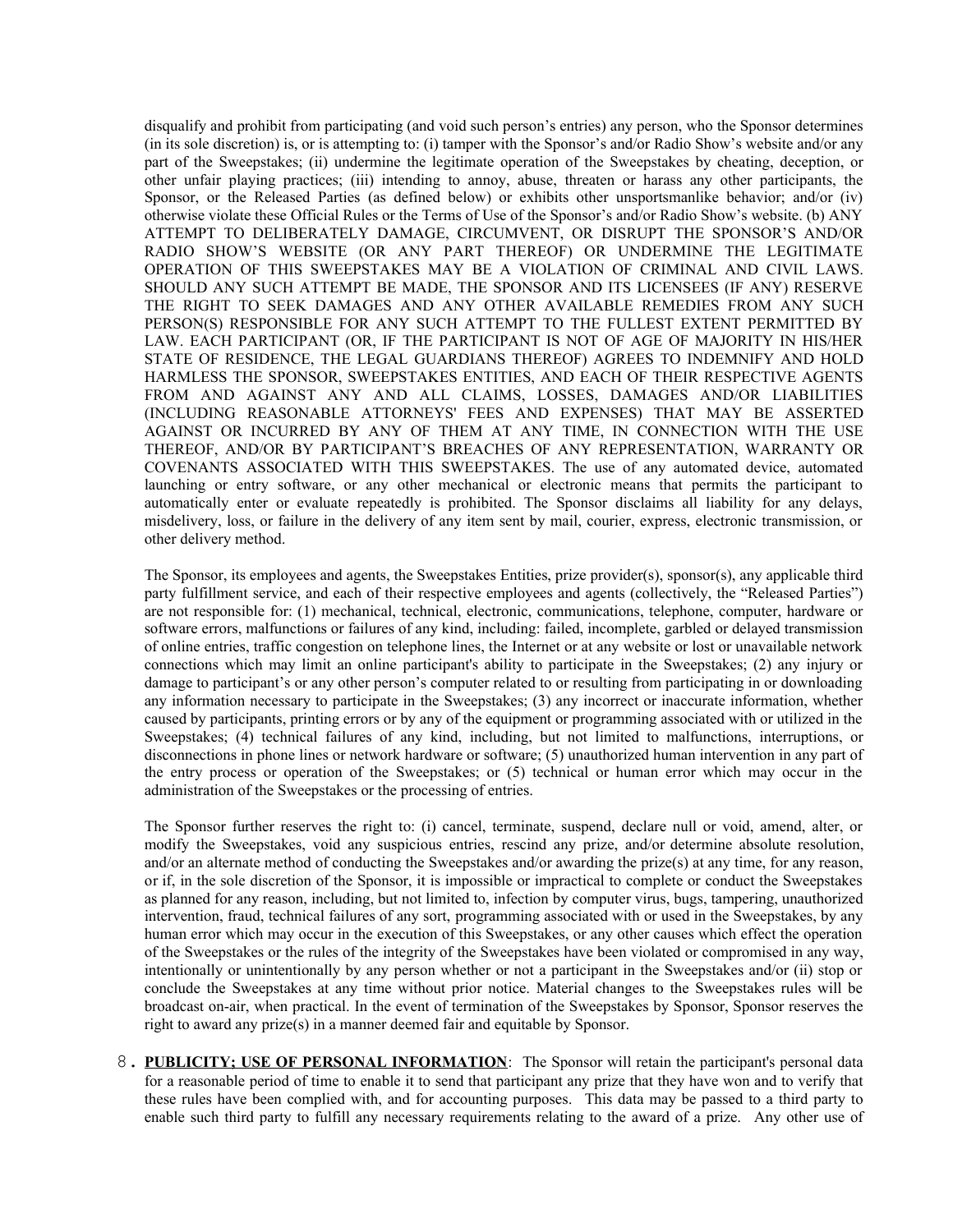personal data will be in accordance with, and subject to, the Sponsor's privacy policy at http://www.premiereinteractive.com/legal/#privacy. By participating, where allowed by law, all Winner(s) grant the Sponsor permission to use their names, characters, photographs, voices, content, and likenesses world-wide, in perpetuity, in any and all media now known or hereinafter invented in any and all marketing and promotional materials and waive any claims to royalty, right, or remuneration for such use. Winner(s) further agrees that his/her name may be included in a publicly available winners' list. On occasion, participants may have the opportunity to opt-in with carefully selected third parties such as the promotional partners, who may offer you products and services of interest with your expressed consent. In the event that participant has agreed to any available opt-in opportunities provided from a third party, that may or may not be associated with this Sweepstakes, participant understands and acknowledges that information (including participant's personally identifiable information) provided will be collected independently by Premiere Radio Networks, Inc. (the Sponsor) and the third party providing the opt-in opportunity and individually be used by both companies subject to the terms of their respective privacy policies. For Sponsor's privacy policy, go to http://www.premiereinteractive.com/legal/#privacy. Any available opt-in opportunities are not required to enter the Sweepstakes, and consent to opt-in will not improve your chances of winning.

- 9. **RELEASES, CONDITIONS, AND LIMITATIONS OF LIABILITY**: By participating in the Sweepstakes, each participant agrees (and agrees to confirm in writing) to release and waive any and all claims of liability against the Released Parties from and against from any and all liability, loss or damage (including personal injury) incurred with respect to the conduct of or participation in the Sweepstakes, or the awarding, shipping/handling, receipt, possession, and/or use or misuse of any prize, including any travel related thereto. By accepting the prize, Winner(s) hereby agrees: (i) to release the Sponsor, Radio Show, Sweepstakes Entities, and, when applicable, the Sweepstakes' prize provider(s), third party fulfillment service, and each of their respective parent companies and affiliates, officers, directors, employees, agents, and licensees from any and all claims in connection with the Sweepstakes and the award or use of the prizes; and (ii) where allowed by law, sign a publicity release confirming consent to use the Winner's name/likeness as set forth in Section 8 prior to acceptance of the prize. The Released Parties are not responsible or liable to any participant or Winner or any person claiming through such participant or Winner for failure to supply the prize or any part thereof, by reason of any acts of God, any action, regulation, order or request by any governmental or quasi-governmental entity (whether or not the action, regulations, order or request proves to be invalid), equipment failure, threatened terrorist acts, terrorist acts, air raid, blackout, act of public enemy, earthquake, volcanic eruption, war (declared or undeclared), fire, flood, epidemic, explosion, unusually severe weather, hurricane, embargo, labor dispute or strike (whether legal or illegal) labor or material shortage, transportation interruption of any kind, work slow-down, civil disturbance, insurrection, riot, or any other cause beyond the Sweepstakes Entities' sole control. Upon awarding the prize, the Sponsor will have no further obligation to a Winner.
- 10. **TAXES**: Any valuation of the prize stated above is based on available information provided to the Sponsor, and value of any prize awarded to a Winner will be reported for tax purposes as required by law. Winner(s) are solely responsible for reporting and paying any and all applicable taxes related to the prize and paying any expenses associated with any prize(s), which are not specifically provided for in the Official Rules. Winner(s) must provide the Sponsor with valid identification and a valid taxpayer identification number or social security number before any prize will be awarded. Any person winning over \$600.00 in prizes from the Sponsor will receive an IRS form 1099 at the end of the calendar year and a copy of such form will be filed with the IRS.
- 11. **CONDUCT AND DECISIONS**: All decisions of the Sponsor will be final and binding on all matters relating to this Sweepstakes. Persons who violate any rule, gain unfair advantage in participating in the Sweepstakes, or obtain winner status using fraudulent means will be disqualified. The Sponsor will interpret these Official Rules and resolve any disputes, conflicting claims, or ambiguities concerning the Official Rules or the Sweepstakes and the Sponsor's decisions concerning such disputes shall be final. If, for any reason, more bona fide Winners come forward seeking to claim the prize, an alternate participant may be selected in a random drawing from among all persons making purportedly valid claims for the prize. Inclusion in such drawing shall be each participant's sole and exclusive remedy under such circumstances. Any reference in these Official Rules or as part of the Sweepstakes to the Sponsor's and/or Radio Show's "discretion" and/or any exercise of discretion by the Sponsor or Radio Show shall mean in Sponsor's and/or Radio Show's "sole and unfettered discretion." The Sponsor further reserves the right to: (i) terminate or declare any Sweepstakes null and void and rescind any prize, if in its sole judgment, the Official Rules or the integrity of the Sweepstakes have been violated or compromised in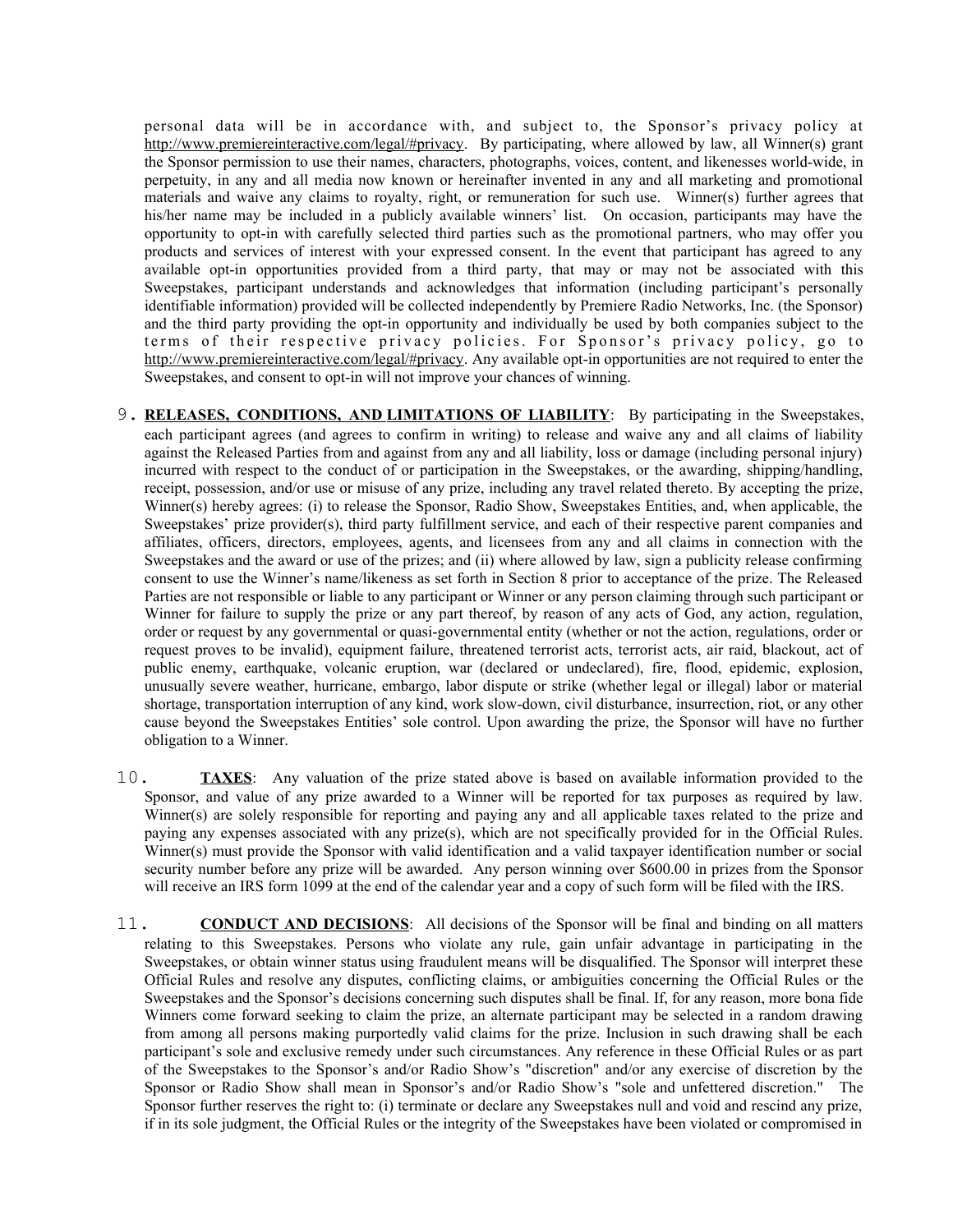any way, intentionally or unintentionally by any person whether or not a participant in the Sweepstakes; (ii) alter or amend these Sweepstakes Official Rules at any time; and/or (iii) stop or conclude the Sweepstakes at any time without prior notice. Material changes to the Sweepstakes Official Rules will be broadcast on-air, when practical. The Sponsor's failure to enforce any term of these Official Rules shall not constitute a waiver of this provision. If, due to circumstances beyond the control of the Sponsor, any segment of the Sweepstakes is delayed, rescheduled, postponed or cancelled, the Sponsor reserves the right, but not the obligation, to modify, suspend or cancel the Sweepstakes and shall not be required to award a substitute prize.

- 12. **BINDING ARBITRATION**: Any controversy or claim arising out of or relating to the Sweepstakes shall be settled by binding arbitration in a location determined by the arbitrator as set forth herein (provided that such location is reasonably convenient for claimant), or at such other location as may be mutually agreed upon by the parties, in accordance with the procedural rules for commercial disputes set forth in the Comprehensive Arbitration Rules and Procedures of JAMS ("JAMS Rules and Procedures") then prevailing, and judgment upon the award rendered by the arbitrator(s) may be entered in any court having jurisdiction thereof. The arbitrator shall be selected pursuant to the JAMS Rules and Procedures. The arbitrator shall apply New York law consistent with the Federal Arbitration Act and applicable statutes of limitations, and shall honor claims of privilege recognized at law. In the event that the claimant is able to demonstrate that the costs of arbitration will be prohibitive as compared to the costs of litigation, Sponsor will pay as much of the claimant's filing and hearing fees in connection with the arbitration as the arbitrator deems necessary to prevent the arbitration from being costprohibitive. If any part of this arbitration provision is deemed to be invalid, unenforceable or illegal (other than that claims will not be arbitrated on a class or representative basis), or otherwise conflicts with the rules and procedures established by JAMS, then the balance of this arbitration provision shall remain in effect and shall be construed in accordance with its terms as if the invalid, unenforceable, illegal or conflicting provision were not contained herein. If, however, the portion that is deemed invalid, unenforceable or illegal is that claims will not be arbitrated on a class or representative basis, then the entirety of this arbitration provision shall be null and void, and neither claimant nor Sponsor shall be entitled to arbitrate their dispute. Upon filing a demand for arbitration, all parties to such arbitration shall have the right of discovery, which discovery shall be completed within sixty (60) days after the demand for arbitration is made, unless further extended by mutual agreement of the parties. THE ARBITRATION OF DISPUTES PURSUANT TO THIS PARAGRAPH SHALL BE IN THE PARTICIPANT'S INDIVIDUAL CAPACITY AND NOT AS A PLAINTIFF OR CLASS MEMBER IN ANY PURPORTED CLASS OR REPRESENTATIVE PROCEEDING. THE ARBITRATOR MAY NOT CONSOLIDATE OR JOIN THE CLAIMS OF OTHER PERSONS OR PARTIES WHO MAY BE SIMILARLY SITUATED. DO NOT ENTER THIS SWEEPSTAKES IF YOU DO NOT AGREE TO HAVE ANY CLAIM OR CONTROVERSY ARBITRATED IN ACCORDANCE WITH THESE OFFICIAL RULES.
- 13. **MISCELLANEOUS**: Void outside the United States, and wherever prohibited or restricted by law. Sponsor reserves the right to determine eligibility should special circumstances arise, all decisions are considered final and binding. These Official Rules are designed to be fair and equal to all participants. Odds of winning depend upon the number of eligible entries received during the Promotion Period. Any Winner must submit proof of eligibility and sign the Sponsor's Affidavit to claim the prize. The Sponsor may substitute prizes, amend the Official Rules, or discontinue the Sweepstakes at any time as announced on the Radio Show. The Sponsor disclaims any responsibility to notify participants of any aspect related to the conduct of the Sweepstakes. The Sponsor is not responsible for any typographical error in the printing of these Official Rules, administration of the Sweepstakes, or in the announcement of the Sweepstakes prizes. All entries become the property of the Sponsor and will not be returned. As a condition of participating in the Sweepstakes, participants agree (and agree to confirm in writing): (a) under no circumstances will participant be permitted to obtain awards for, and participant hereby waives all rights to claim, punitive, incidental, consequential, or any other damages, other than for actual out-of-pocket expenses; (b) all causes of action arising out of or connected with this Sweepstakes, or any prize awarded, shall be resolved individually, without resort to any form of class action; and (c) any and all claims, judgments, and award shall be limited to actual out-of-pocket costs incurred, excluding attorneys' fees and court costs. Participation in the Sweepstakes constitutes participant's full and unconditional agreement to, and acceptance of these Official Rules. Winning a prize is contingent upon participant's fulfillment of all requirements set forth herein.
- 14. WINNER LIST: For a winner list, where required by law, send a stamped, self-addressed envelope no later than ninety (90) days after the end date of the Sweepstakes to: The John Boy & Billy **Hisense 4K TV**